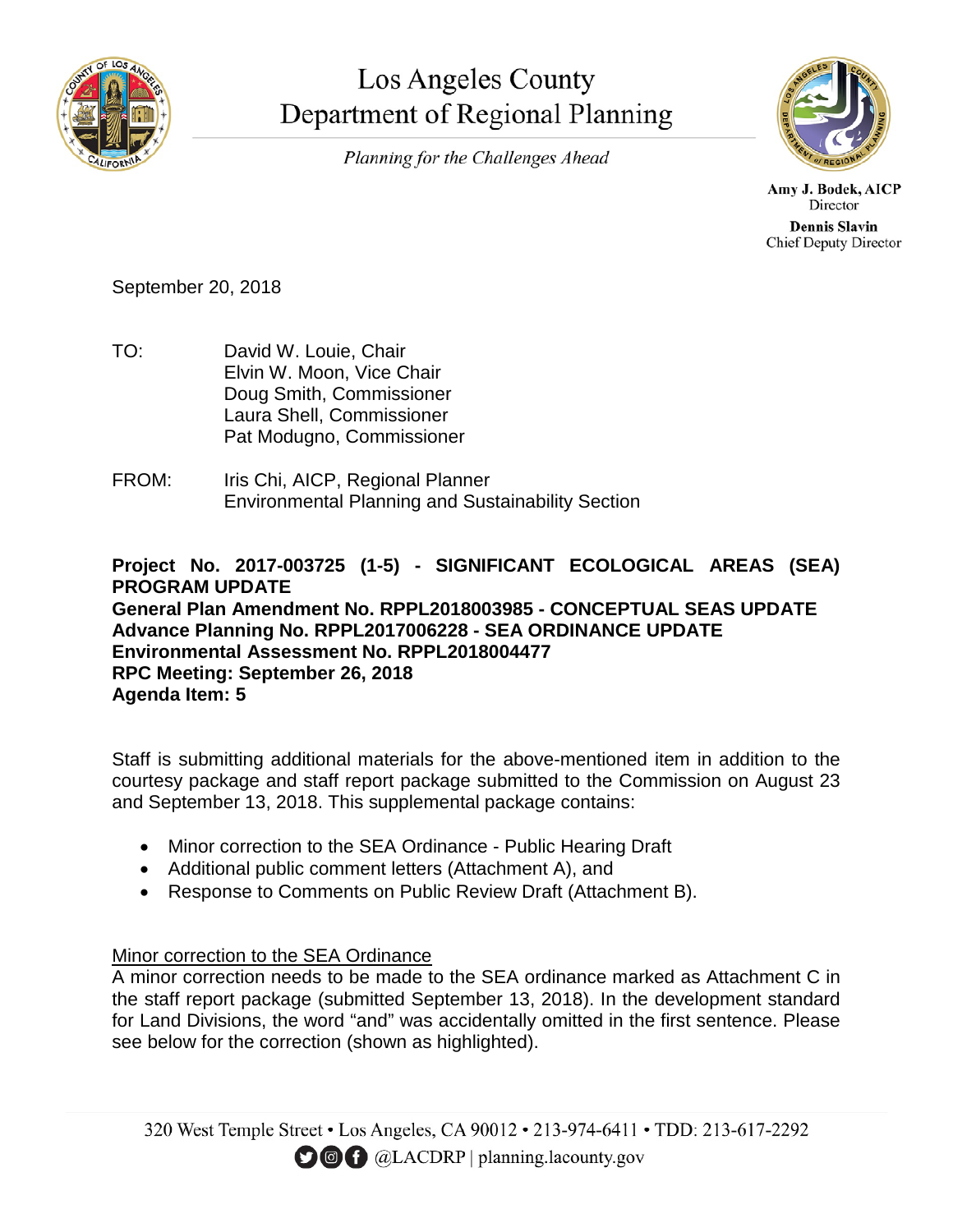- 22.102.090.E.3 SEA Development Standards (page 35)
	- 3. *Land Divisions.* All land division projects shall be required to preserve at least 75 percent of the original undivided parcels as natural open space and shall not exceed a maximum development footprint of 25 percent of the project site. Development areas shall be designed in one contiguous location and result in the largest, intact blocks of habitat with the lowest perimeter to area ratio, to the maximum extent feasible.
		- 4a. Large Lot Parcel Map. Large lot parcel maps for sale, lease, *finance* financing, or transfer purposes, shall demonstrate that all resulting parcels have reasonable potential for future development that meets the standards for Ministerial SEA Review per Section 22.102.090 (SEA Development Standards), (e.g. adequate areas of SEA Resource Categories 4 and/or 5, setback from water resources, 75 percent open space, clustered development) based on the original undivided parcels.
		- 3b. Land Divisions. Land divisions shall not exceed a maximum disturbed developed area of 25 percent of the project site. Development areas shall be designed in one contiguous location and result in the largest, intact blocks of habitat with the lowest perimeter to area ratio, to the maximum extent feasible.

## Additional public comment letters

Attachment A contains the additional public comment letters received since the staff report package was submitted to the Commission.

## Response to Comments on Public Review Draft

During the public comment period from March 14 to May 31, 2018, staff received comment letters on the Public Review Draft of the SEA Ordinance and Implementation Guide. Please see Attachment B to see how comments were addressed.